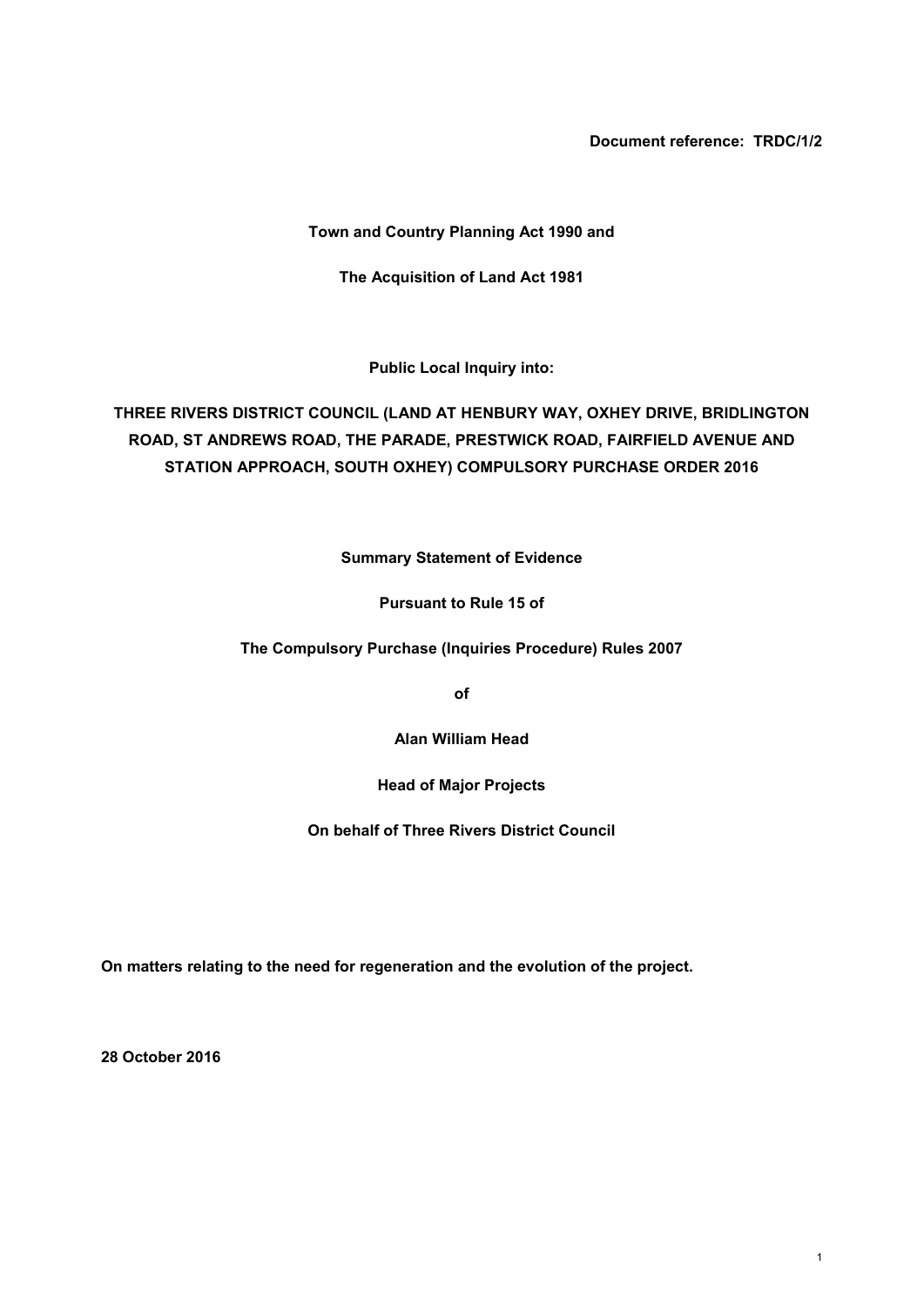#### **CONTENTS**

| Clause |  | Page |
|--------|--|------|
|        |  |      |
| 2.     |  |      |
| 3.     |  |      |
|        |  |      |
|        |  |      |
| 6.     |  |      |
|        |  |      |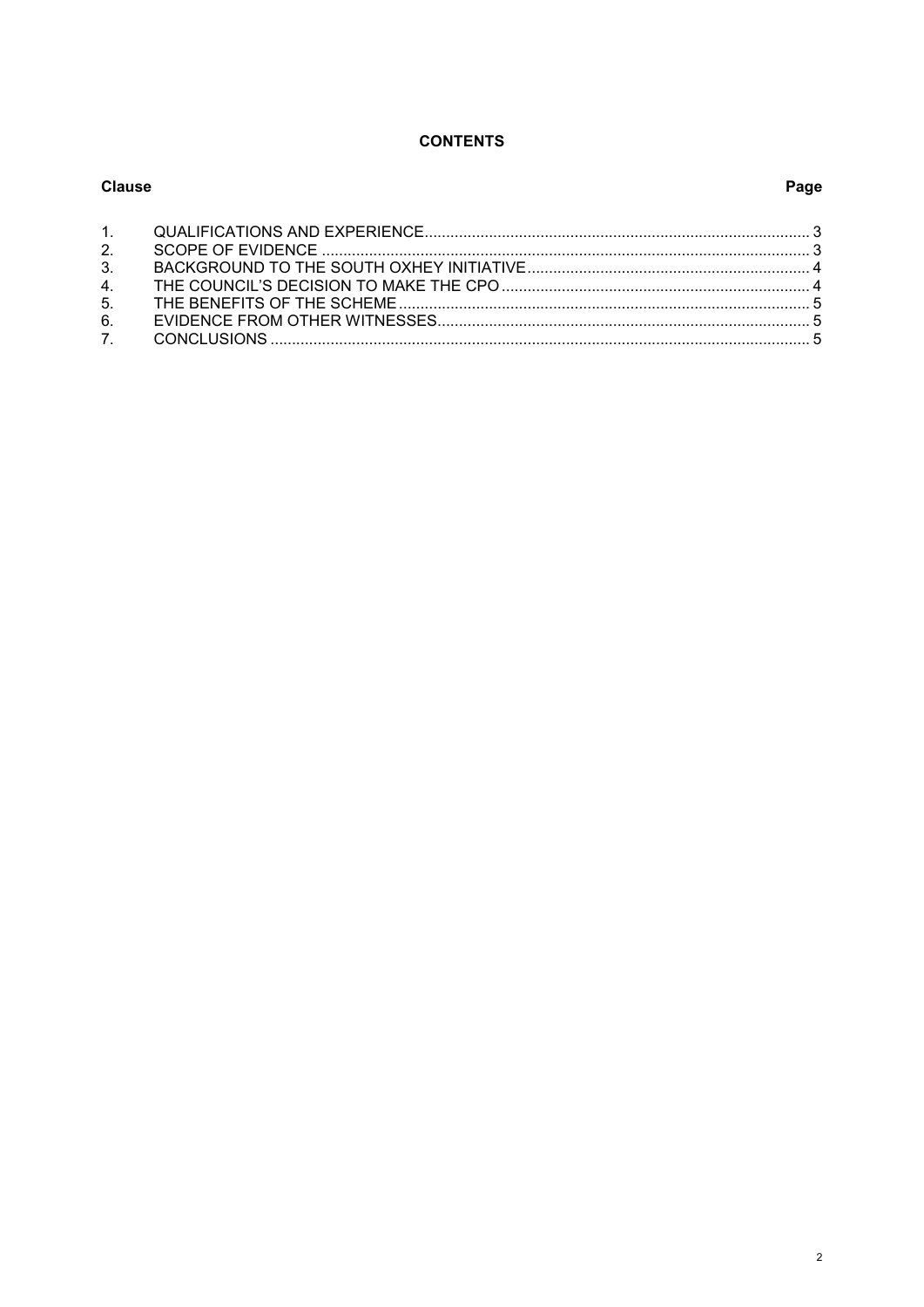# <span id="page-2-0"></span>**1. QUALIFICATIONS AND EXPERIENCE**

- 1.1 I have a degree in Civil Engineering from Swansea University and subsequently qualified as a Chartered Building Surveyor. I have over 30 years' experience in the private and public property development sector.
- 1.2 I have been employed by Three Rivers District Council (TRDC), the Acquiring Authority, since the beginning of 2009 and am Head of the Major Projects section of the Council, having previously been Head of Asset Management. In my current role I am accountable for the direction and viability of the Council's major development and construction projects, facilitating regeneration, multi-tenure housing and other commercial activities. For the past five years I have been the Lead Officer for the South Oxhey Initiative (SOI) thus taking the project from its strategic planning origins, through the concept and procurement stages to the current day with a Developer in contract to deliver the agreed scheme.

# <span id="page-2-1"></span>**2. SCOPE OF EVIDENCE**

- 2.1 In my evidence I set out:-
	- 2.1.1 a description of the Order Land and the need for regeneration (Section 3);
	- 2.1.2 the background to the South Oxhey Initiative and public engagement (Section 4);
	- 2.1.3 the procurement process and selection of the preferred developer (Sections 5 and 6);
	- 2.1.4 making the CPO and appropriation of land for planning purposes (Section 7);
	- 2.1.5 project funding and delivery (Section 8),
	- 2.1.6 the benefits of the Scheme and other initiatives in South Oxhey (Sections 9 and 10);
	- 2.1.7 the response to Thrive Home's objections (Section 11) and
	- 2.1.8 my conclusions (Section 12).
- 2.2 The Council is the majority freeholder of the Order Land which contains some 78 commercial outlets and 127 residential units, the majority of which are occupied by tenants of Thrive Homes. South Oxhey is essentially a large urban estate almost exclusively made up of Council built properties, although many of these flats and houses are now privately owned. The estate was built primarily in the 1950's to help alleviate housing pressures in London.
- 2.3 In addition to the Order Land there are three other sites in the SOI, known as the Satellite Sites, which form part of the project but do not require a CPO.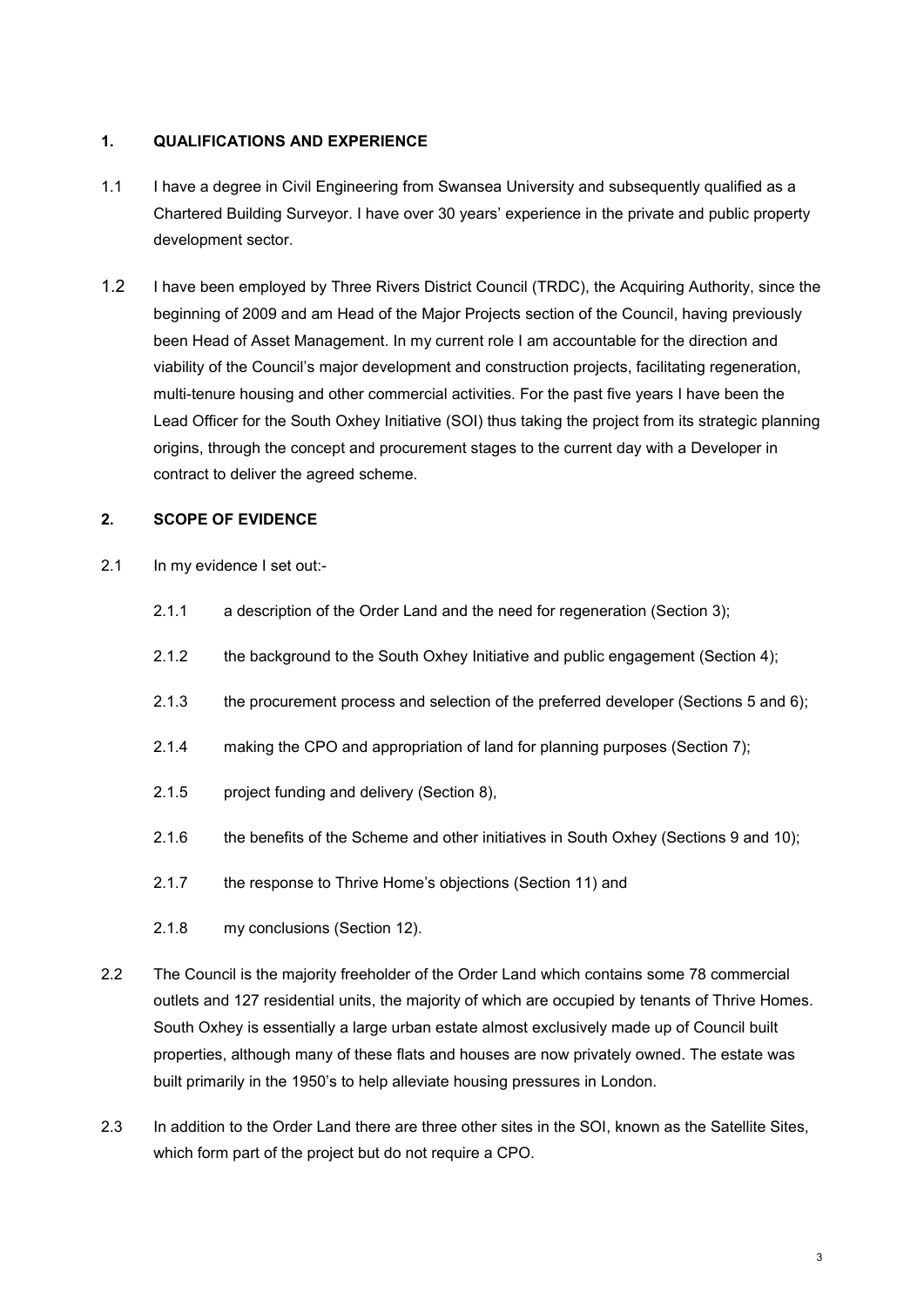- 2.4 Central parts of South Oxhey now have the appearance of a run-down estate with inadequate housing and outmoded shops all in need of regeneration. These parts of South Oxhey are defined as one of the 10% most deprived in England.
- 2.5 The Order Land is in two parts, the larger main area containing the shopping precinct at street level with up to three storeys of residential above, and a smaller area at Station Approach, adjoining Carpenders Park Station, which is predominately single storey retail units.

#### <span id="page-3-0"></span>**3. BACKGROUND TO THE SOUTH OXHEY INITIATIVE**

- 3.1 The Local Plan includes a number of policies relating to South Oxhey and the Core Strategy recognises the need for regeneration. Reports from Terence O'Rourke established the outcome from public dialogue at various consultation events. The most popular options to be pursued were, complete refurbishment or complete redevelopment.
- 3.2 Two reports commissioned from Lambert Smith Hampton appraised the properties, considered the refurbishment options and the principle and viability of a comprehensive development scheme. The Council ultimately concluded that regeneration should be in the form of complete redevelopment.
- 3.3 A procurement process ensued and a preferred developer, Countryside Properties Ltd working with Home Group, was ultimately appointed after due process.

## <span id="page-3-1"></span>**4. THE COUNCIL'S DECISION TO MAKE THE CPO**

- 4.1 The Council has complied with its public sector duty under the Equality Act 2000. As part of that process the Council's Community Partnerships Unit carried out a "Form A" Relevance Test in accordance with the Council's Equality Policy. In summary, this concluded that no protected groups were likely to be negatively affected by the CPO. The Council also reviewed land in its ownership and appropriated land for planning purposes to ensure delivery of the Scheme including development of the Satellite Sites.
- 4.2 The extent of the development was agreed at the Policy & Resources Committee on 21<sup>st</sup> July 2015 and the terms of the Development Agreement were approved for exchange between the parties at the Council's Policy & Resources committee and then Full Council on 2<sup>nd</sup> November 2015. On 21<sup>st</sup> March 2016 the Council formally resolved to make the Order.
- 4.3 The commerciality of the Development Agreement between the Council and the Developers is predicated upon a risk sharing approach whereby the Council take responsibility for funding the acquisition and delivering vacant possession of the site and the developers are tasked with maximising value from the scheme and paying an income made up from phased fixed capital receipts, ground rent and potentially an overage for the land to be transferred.